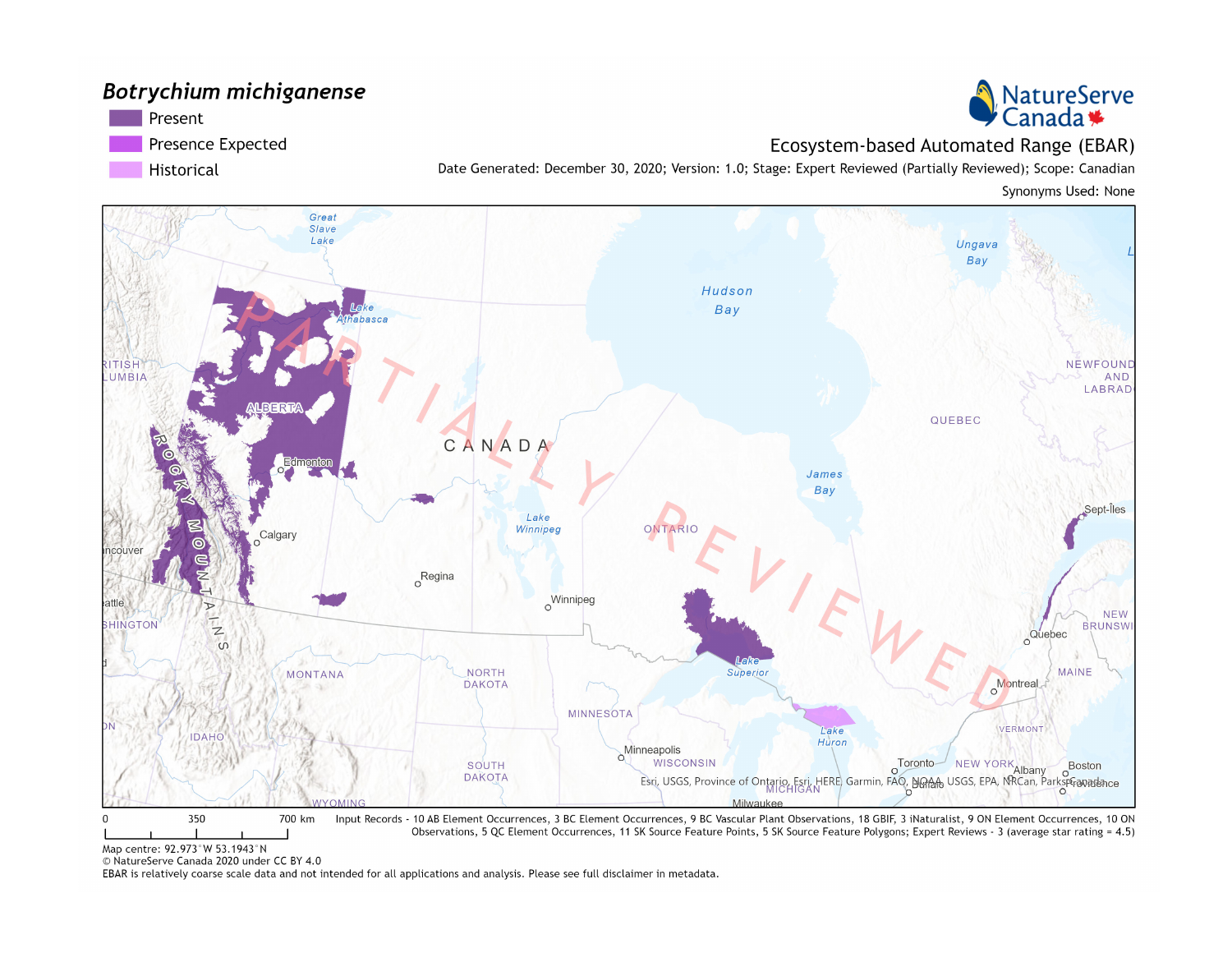

# **Ecosystem-based Automated Range (EBAR) Metadata**

## Species

| <b>National Scientific Name:</b> | Botrychium michiganense             |
|----------------------------------|-------------------------------------|
| <b>National English Name:</b>    | Michigan Moonwort                   |
| <b>National French Name:</b>     | Botryche du Michigan                |
| <b>Element National ID:</b>      | 231366                              |
| <b>Element Global ID:</b>        | 156575 (go to NatureServe Explorer) |
| <b>Element Code:</b>             | <b>PPOPH01200</b>                   |
| <b>Endemism Type:</b>            | N                                   |

### Rank/Status

| Global Rank:                       | G3 (reviewed February 15, 2012)                                                      |
|------------------------------------|--------------------------------------------------------------------------------------|
| National Rank (Canada):            | N3 (reviewed 2019)                                                                   |
| Subnational Ranks (Canada):        | AB=SU, BC=S3, ON=S1S2, QC=S1, SK=S1                                                  |
| National Rank (United States):     | <b>NNR</b>                                                                           |
|                                    | Subnational Ranks (United States): ID=S1, MI=S2, MN=S2, MT=S2, SD=S3S4, WA=S1, WY=S1 |
| <b>National Rank (Mexico):</b>     | None                                                                                 |
| <b>Subnational Ranks (Mexico):</b> | None                                                                                 |
| <b>Canadian SARA Status:</b>       | <b>None</b>                                                                          |
| <b>Canadian COSEWIC Status:</b>    | None                                                                                 |
| <b>US ESA Status:</b>              | None                                                                                 |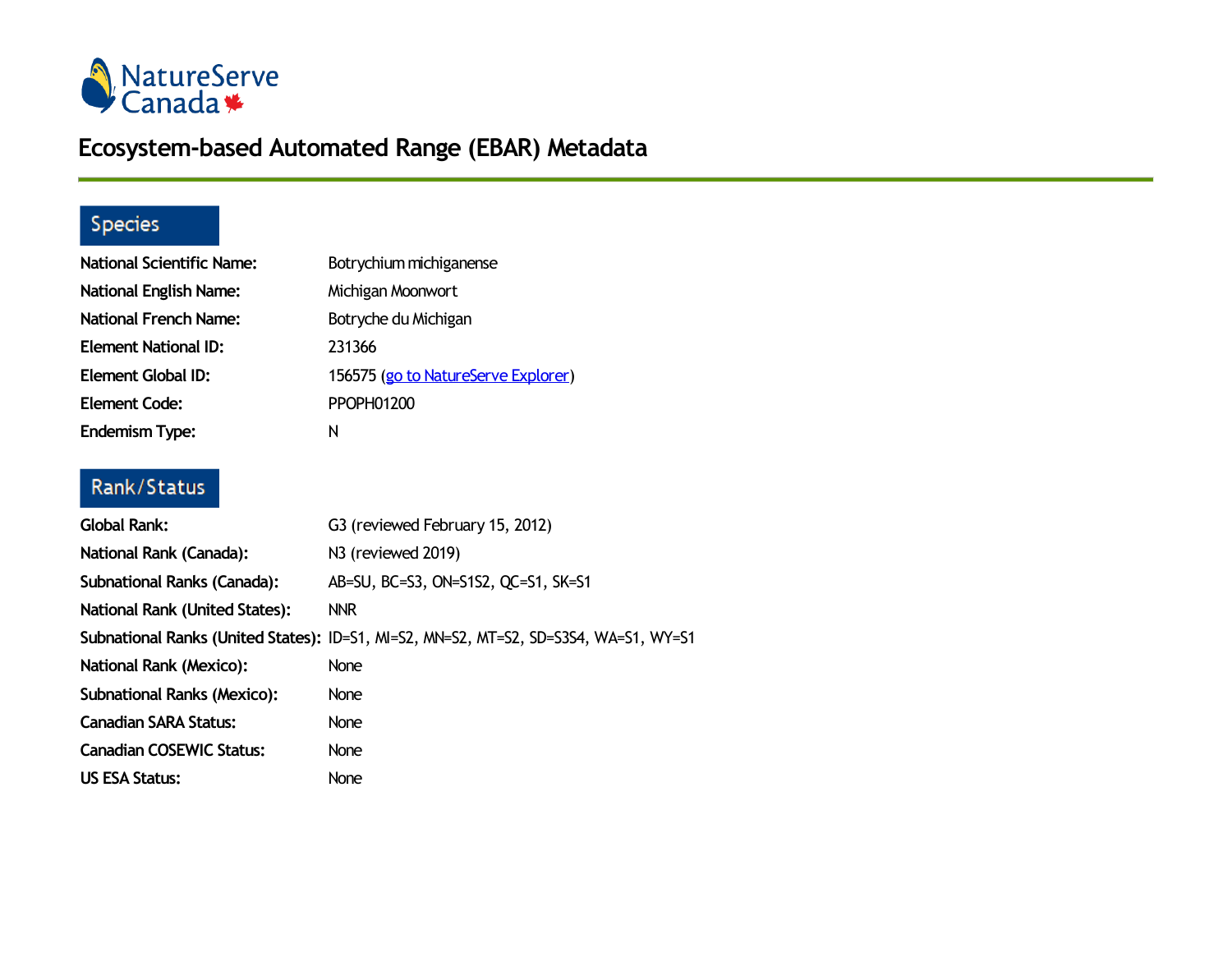# Range Map

| <b>Date Generated:</b>       | December 30, 2020                                                                                                                                                                                                                                                                                                                                                                                |
|------------------------------|--------------------------------------------------------------------------------------------------------------------------------------------------------------------------------------------------------------------------------------------------------------------------------------------------------------------------------------------------------------------------------------------------|
| <b>Version:</b>              | 1.0                                                                                                                                                                                                                                                                                                                                                                                              |
| Stage:                       | <b>Expert Reviewed (Partially Reviewed)</b>                                                                                                                                                                                                                                                                                                                                                      |
| Scope:                       | Canadian                                                                                                                                                                                                                                                                                                                                                                                         |
| Metadata:                    | Primary Species Name - Botrychium michiganense (Williams et al., 2016)<br>Input Records - 10 AB Element Occurrences, 3 BC Element Occurrences, 9 BC Vascular Plant Observations, 18 GBIF, 3<br>iNaturalist, 9 ON Element Occurrences, 10 ON Observations, 5 QC Element Occurrences, 11 SK Source Feature Points, 5<br>SK Source Feature Polygons; Expert Reviews - 3 (average star rating = 4.5) |
| Comments:                    | This range has been partially reviewed. The following jurisdictions have been reviewed: Ontario, Quebec, and British<br>Columbia.                                                                                                                                                                                                                                                                |
| Disclaimer:                  | Please review our methods document before using EBAR.                                                                                                                                                                                                                                                                                                                                            |
|                              | EBAR range data are relatively coarse scale and appropriate for screening and education purposes, but are not intended<br>for all types of applications and analysis.                                                                                                                                                                                                                            |
|                              | The absence of data in any geographic areas does not necessarily mean that a species is not present.                                                                                                                                                                                                                                                                                             |
|                              | An ecoshape with a presence value does not necessarily mean that a species is present throughout the entire geographic<br>area.                                                                                                                                                                                                                                                                  |
| <b>Presence Definitions:</b> | Present - the species is found within the ecoshape based on species observation data, Element Occurrences, Source<br>Features, Canadian Federal Critical Habitat, or expert opinion.                                                                                                                                                                                                             |
|                              | Presence Expected - expert opinion the species may be present, or the ecoshape overlapped with a range estimate or a<br>habitat suitability model.                                                                                                                                                                                                                                               |
|                              | Historical - all species occurrence data within the ecoshape contains observation data greater than 40 years old or an<br>Element Occurrence (EO) that was ranked as Extirpated or Historical (EO Rank of H, H?, X or X?).                                                                                                                                                                       |
| <b>Map Projection:</b>       | North America Albers Equal Area Conic (WKID 4269)                                                                                                                                                                                                                                                                                                                                                |
| <b>Credits</b>               |                                                                                                                                                                                                                                                                                                                                                                                                  |
| <b>Suggested Citation:</b>   | NatureServe Canada, 2020. Ecosystem-based Automated Range (EBAR) for Botrychium michiganense, Version 1.0, Expert<br>Reviewed (Partially Reviewed) (Canadian Scope). Ottawa, Canada. Retrieved from [insert url] on [insert date]                                                                                                                                                                |
| License:                     | Ecosystem-based Automated Range (EBAR) Project, Copyright NatureServe Canada 2020 under CC BY 4.0<br>(creativecommons.org/licenses/by/4.0/)                                                                                                                                                                                                                                                      |
| <b>Project Website:</b>      | www.natureserve.org/natureserve-network/canada/biodiversity-data/ebar-range-mapping                                                                                                                                                                                                                                                                                                              |
| Contact:                     | ebar-kba@natureserve.ca                                                                                                                                                                                                                                                                                                                                                                          |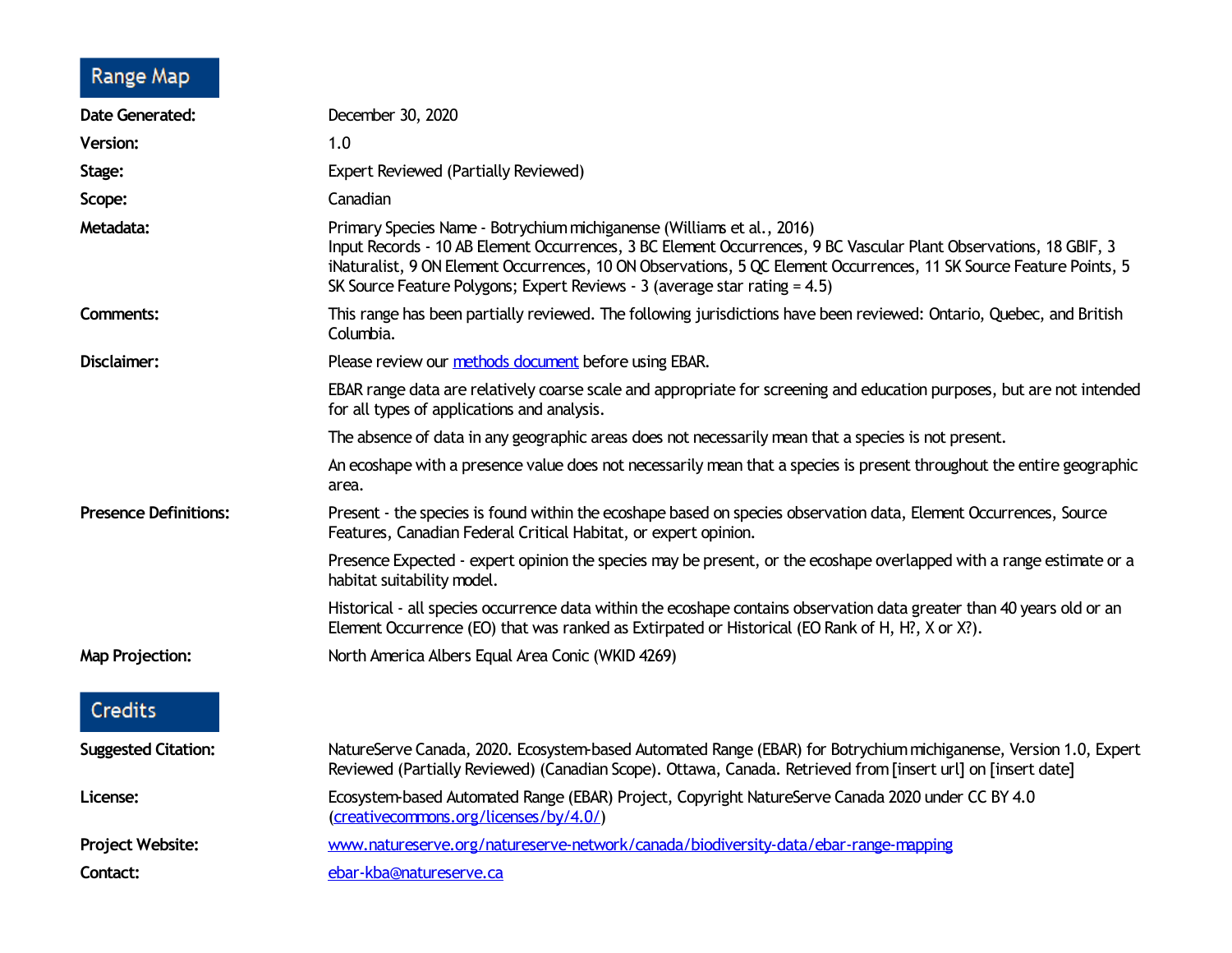| Input References:         | AB Element Occurrences - Alberta Conservation Information Management System, Alberta Environment and Parks,<br>Edmonton                                                                                                                                                                                                                                                                                                                                                                                |
|---------------------------|--------------------------------------------------------------------------------------------------------------------------------------------------------------------------------------------------------------------------------------------------------------------------------------------------------------------------------------------------------------------------------------------------------------------------------------------------------------------------------------------------------|
|                           | BC Non-sensitive Element Occurrences - British Columbia Conservation Data Centre                                                                                                                                                                                                                                                                                                                                                                                                                       |
|                           | BC Vascular Plant Observations - British Columbia Conservation Data Centre<br>GBIF - Global Biodiversity Information Facility (https://www.gbif.org)                                                                                                                                                                                                                                                                                                                                                   |
|                           | iNaturalist - California Academy of Sciences and the National Geographic Society (https://www.inaturalist.org/)<br>ON Element Occurrences - Natural Heritage Information Centre, Ontario Ministry of Natural Resources and Forestry<br>ON Observations - Natural Heritage Information Centre, Ontario Ministry of Natural Resources and Forestry<br>QC Element Occurrences - Centre de données sur le patrimoine naturel du Québec<br>SK Source Feature Points - Saskatchewan Conservation Data Centre |
|                           | SK Source Feature Polygons - Saskatchewan Conservation Data Centre                                                                                                                                                                                                                                                                                                                                                                                                                                     |
| <b>Reviewers by Taxa:</b> | Invertebrate Animal - Ants, Wasps, and Sawflies - James Glasier, David McCorquodale                                                                                                                                                                                                                                                                                                                                                                                                                    |
|                           | Invertebrate Animal - Bee Flies - Joel Kits                                                                                                                                                                                                                                                                                                                                                                                                                                                            |
|                           | Invertebrate Animal - Bumble Bees - COSEWIC, Rich Hatfield                                                                                                                                                                                                                                                                                                                                                                                                                                             |
|                           | Invertebrate Animal - Butterflies and Skippers - Taylor Davis, Mark Elderkin, Chris Friesen, Sylvain Giguere, Cary<br>Hamel, Terrell Hyde, Jessica Petersen, Christian Schmidt, Stephanie Shepherd                                                                                                                                                                                                                                                                                                     |
|                           | Invertebrate Animal - Caddisflies - Andrew Rasmussen, Eleanor Gaines, Kyle Johnson                                                                                                                                                                                                                                                                                                                                                                                                                     |
|                           | Invertebrate Animal - Dragonflies and Damselflies - Taylor Davis                                                                                                                                                                                                                                                                                                                                                                                                                                       |
|                           | Invertebrate Animal - Flower Flies or Hoverflies - Colin Jones, Jeff Skevington                                                                                                                                                                                                                                                                                                                                                                                                                        |
|                           | Invertebrate Animal - Giant Silkworm and Royal Moths - Richard Westwood                                                                                                                                                                                                                                                                                                                                                                                                                                |
|                           | Invertebrate Animal - Grasshoppers - Chris Bomar, David Cuthrell, Terrell Hyde, Dan Johnson, Colin Jones, James<br>Miskelly, Randi Mulder                                                                                                                                                                                                                                                                                                                                                              |
|                           | Invertebrate Animal - Mason Bees - Jeremy Siemers, Lusha Tronstad                                                                                                                                                                                                                                                                                                                                                                                                                                      |
|                           | Invertebrate Animal - Mayflies - Lukas Jacobus                                                                                                                                                                                                                                                                                                                                                                                                                                                         |
|                           | Invertebrate Animal - Millipedes and Centipedes - Joel Gibson                                                                                                                                                                                                                                                                                                                                                                                                                                          |
|                           | Invertebrate Animal - Other Beetles - David Cuthrell, Colin Jones                                                                                                                                                                                                                                                                                                                                                                                                                                      |
|                           | Invertebrate Animal - Other Flies and Keds - Joel Gibson                                                                                                                                                                                                                                                                                                                                                                                                                                               |
|                           | Invertebrate Animal - Other Insects - Joel Gibson, Colin Jones, Joel Kits                                                                                                                                                                                                                                                                                                                                                                                                                              |
|                           | Invertebrate Animal - Other Moths - Mike Burrell, Taylor Davis, Joel Gibson, Daniel Hipes, Kyle Johnson, Colin Jones,<br>John Klymko, Randi Mulder, Gregory Pohl, Christian Schmidt, Sarah Semmler, Robert Somes, Lusha Tronstad, Richard<br>Westwood                                                                                                                                                                                                                                                  |
|                           | Invertebrate Animal - Papaipema Moths - Kyle Johnson, Gregory Pohl, Sarah Semmler                                                                                                                                                                                                                                                                                                                                                                                                                      |
|                           | Invertebrate Animal - Robber Flies - Joel Gibson                                                                                                                                                                                                                                                                                                                                                                                                                                                       |
|                           | Invertebrate Animal - Stoneflies - Suzanne Carrière, Boris Kondratieff                                                                                                                                                                                                                                                                                                                                                                                                                                 |
|                           |                                                                                                                                                                                                                                                                                                                                                                                                                                                                                                        |